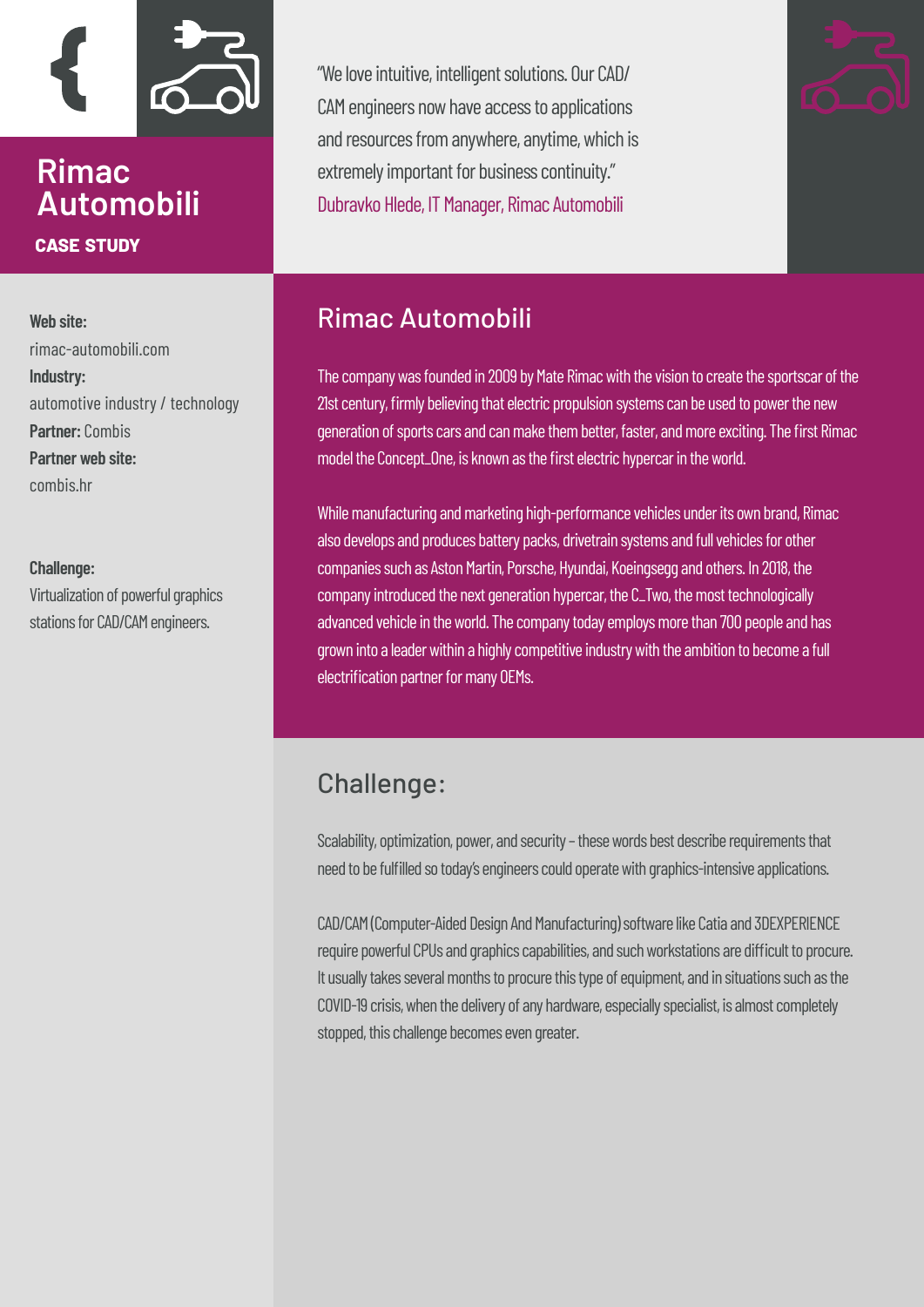

#### **Rimac Automobili case study**

*"We have opted for the VMware vSAN storage virtualization solution due to a hyper convergent infrastructure (HCI) that connects compute, storage and network resources on standard servers and uses software to integrate cluster resources with unique software as a solution for virtualization of storage and compute resources. Then we installed the VMware NSX platform for virtualization of network resources on the vSAN infrastructure, thus obtaining a Software-defined Data Center, and on it, we built a VMware Horizon solution, which enables the management and delivery of virtual desktops and applications to end users", said Igor Dužević Director of Professional Services and System Integration Division at Combis.*

CAD/CAM software licenses are very expensive and of course must be strictly controlled to optimize costs, while ensuring quality of user experience. Rimac Automobili is growing very fast and increasing the number of employees by more than 100 every year, so it is a big challenge to introduce new employees to the business in a short period and provide them with everything they need for work.

During the COVID-19 crisis, most employees (over 700) worked from home and it was necessary to enable their uninterrupted work in a very short period, while ensuring the same user experience and high security standards.

An additional challenge for Rimac Automobili is certainly the large number of external partners from all over the world who also need daily access to the company's resources.

# Solution

Given the complex requirements of Rimac Automobili, Combis offered its expertise to connect several different solutions from partner companies VMware, HPE and NVIDIA, and successfully integrated them to ensure the delivery of personalized graphic virtual workstations to CAD/CAM engineers, from any location and from any device.

For other employees who do not need CAD/CAM specialist software, Windows 10 VDI workstations without graphics cards are assigned.

Within the overall solution, Nvidia V100 server graphics cards are installed in physical servers that allow scaling and management of the graphics load on Horizon workstations via the Nvidia GRID system.

# **Benefits**

The biggest advantage for the user is the uniqueness and integrity of the solution, which provides HCI infrastructure with higher performance than classic hardware solutions, along with best VDI solution on the market and security guaranteed by one of the strongest SDN solutions. If we add to that, the graphics of the largest graphics card manufacturer - we really got ourselves a winning combination", said **Saša Burić**, Business Development Manager and EUC Team Lead from Combis.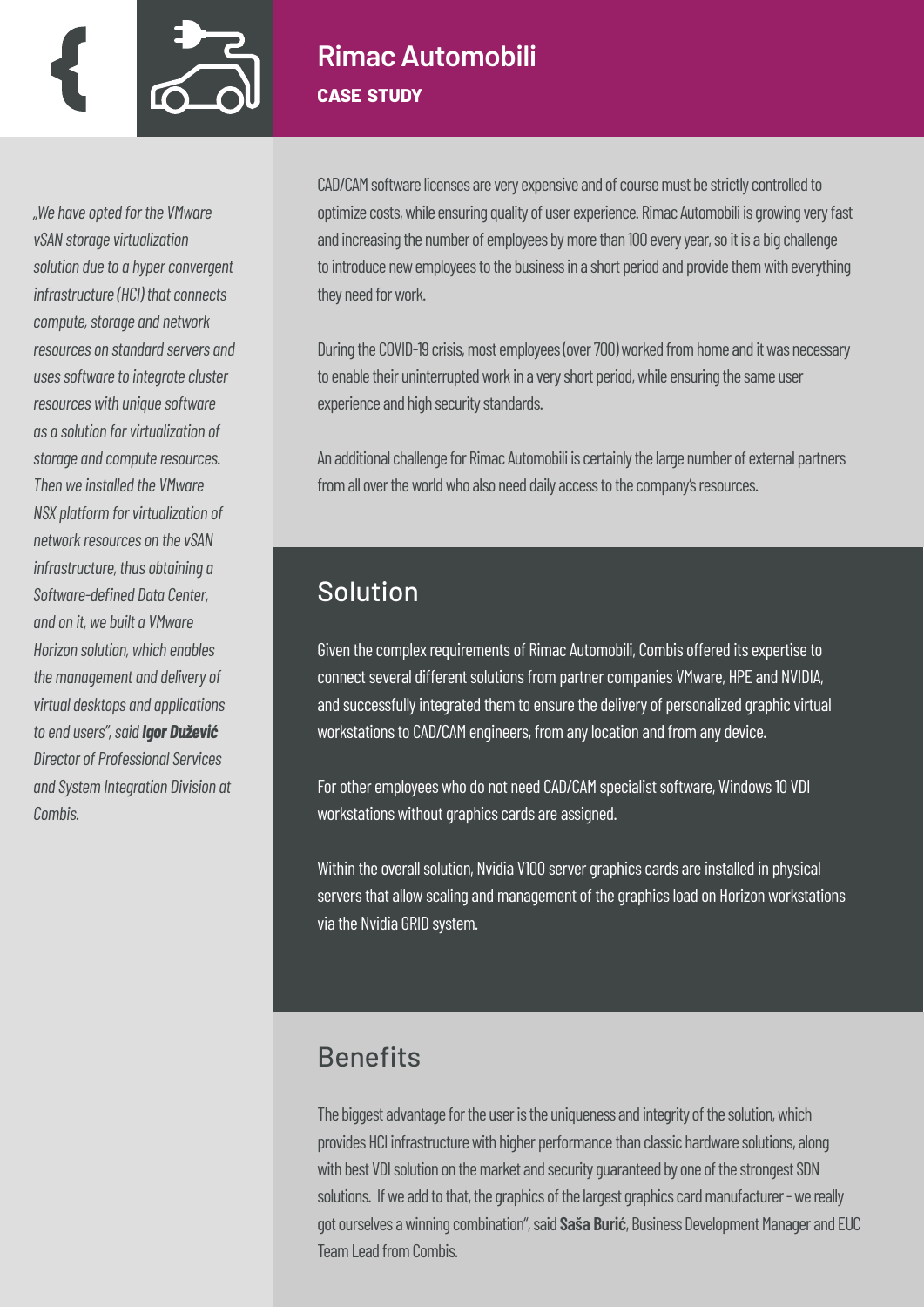

# **Rimac Automobili case study**

*"Combis has already confirmed its expertise many times through numerous VDI projects in Croatia and abroad and has several official certificates of expertise in the field of network virtualization, the last in a series is the VMware Network Virtualization Solution Competency. Prerequisites for achieving this status are an extensive education process and the acquisition of a valuable VMware Certified Professional-Network Virtualization certificate, which guarantees enviable knowledge for the world's leading virtualization platform VMware NSX.", said Igor Dužević.*

#### Integrity - simplified management

VMware Horizon uses comprehensive workstations management and it is optimized for Software-defined Data Center, while safely storing corporate data in the data center. For administrators, this means that workstations and applications management is simplified and automated.

Administrators can quickly create virtual desktops on demand, based on location and profile, and safely deliver Desktop as a Service from a central location. End users can access their personalized virtual desktops or remote applications from devices such as: company laptops, personal computers, thin client devices, Mac computers, tablets, or smartphones.

#### Security - fast and secure access

VMware NSX platform for virtualization and network security, separates the network function from physical devices, in a way analogous to the separation of virtual servers from physical servers. To separate the new virtual network from the traditional physical network, NSX is re-creating traditional network components in virtual space, and those components include ports, switches, routers, firewalls, and all other standard infrastructure elements. VMware NSX enables the implementation of advanced network and security functionalities in a software, as part of server virtualization. All network components can be secured in just a few minutes without the need to modify the application itself.

### Plans for the future

"We are extremely satisfied with the cooperation with Combis and the implemented VMware solutions, so we plan to expand the system to all employees. Additionally, we plan to virtualize additional desktops: the VDI for engineers working on production processes and other positions within the company, and for our external partners", said **Dubravko Hlede**, IT Manager at Rimac Automobili.